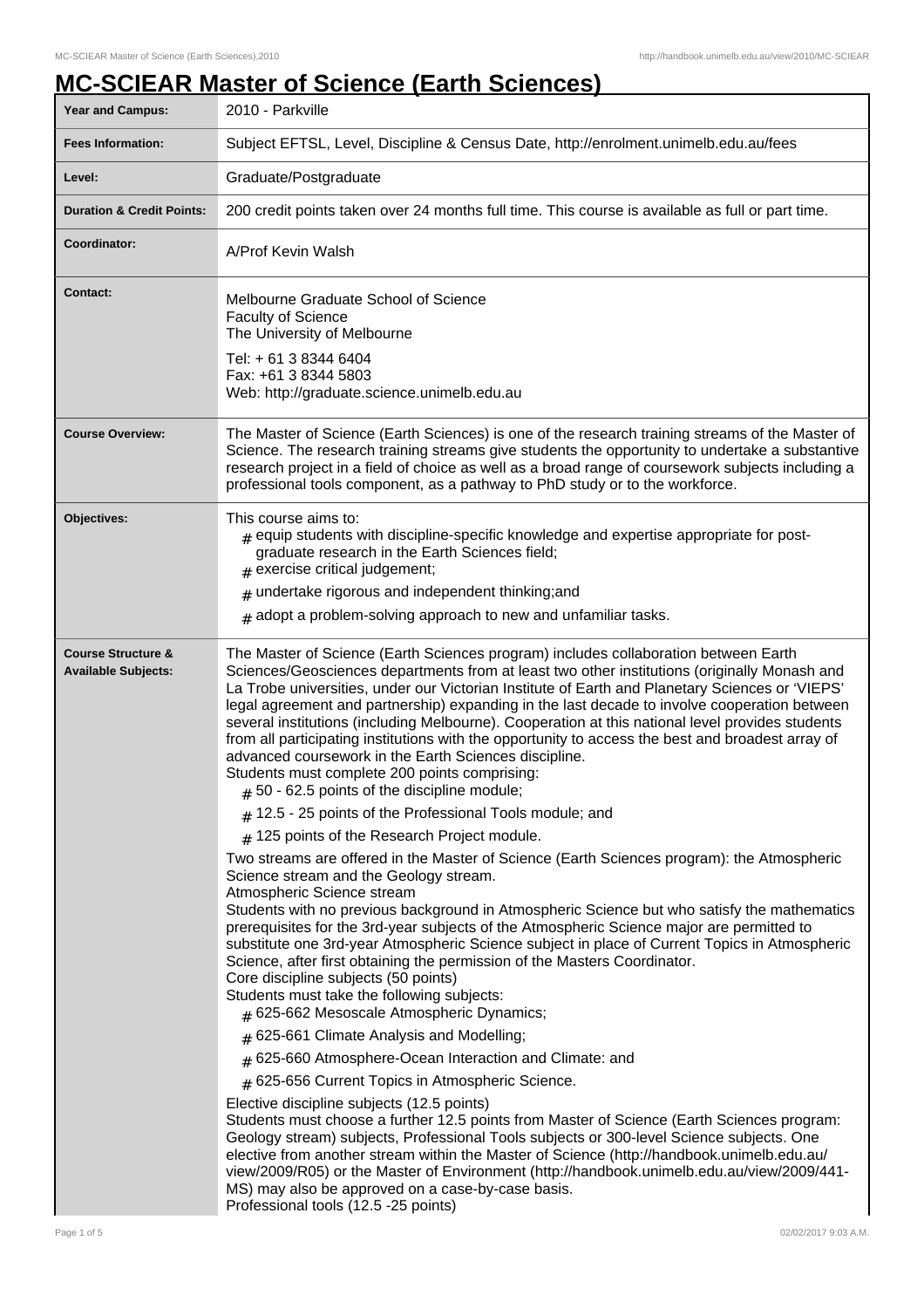Students must take at least one Professional Tools subjects from the following list: Business Tools

 $_{\rm \#}$  600-614 Business Tools: Money, People and Processes.

## Science Tools

 $_{\#}$  615-668 Critical Analysis in Science;

- # 615-505 e-Science;
- ${}_{\#}$  600-617 Systems Modelling and Simulation;
- $_{\#}$  600-618 Ethics and Responsibility in Science;
- $_{\#}$  600-615 Thinking and Reasoning with Data.

Communication Tools

- $_{\rm \#}$  600-616 Science in Context,
- $_{\rm \#}$  600-619 Scientists, Communication and the Workplace.

## Research

## Research Project (125 points)

Students will gain research experience in Earth Sciences by completing an original research project in their main field of interest. The amount of work completed in this project should be comparable to that undertaken for a published journal article, and students will be encouraged to submit their work for publication. Although the assessment weighting for the literature review may be viewed as low given the word limit, particularly when compared with the final thesis, the former is largely a 'reading topic', from which the student is expected to place their research project into a broader context. In contrast, and as noted above, the final thesis is expected to be a far more rigorous scientific document, showing an appropriate level of insight and scientific interpretation of results, and be of publishable quality. The assessment for the Research Project is therefore:

- $_{\#}$  a project-related oral presentation (5%);
- $_{\#}$  a literature review (5%, with a word limit of 4,000 words);
- $_{\#}$  a thesis (90%, with a word limit of 25,000 words).

Students enrolled in the Master of Science (Earth Sciences program) are required to complete a 125 point Research Project. Subject to supervisor approval, students may enrol in a combination of Research Project subjects as indicated below over their two years of full-time study or over their four years of part-time study, to ensure they have completed a total of 125 points by the end of their course.

- $_{\rm \#}$  625-671 Research Project 12.5 points
- $_{\rm \#}$  625-672 Research Project 25.0 points
- $_{\rm \#}$  625-673 Research Project 37.5 points
- $_{\rm \#}$  625-675 Research Project 50.0 points

Geology stream

Core discipline subjects (50 points)

Students must take four of the following, two of which are required to correspond to their thesis topic:

- $_{\rm \#}$  625-653 Geoscience in the Field;
- $_{\#}$  625-654 Hydrogeology and the Environment;
- # 625-652 Geophysics;
- $_{\#}$  625-659 Deposit Models and Mineral Exploration;
- $_{\rm \#}$  625-624 The Geology of Ore Deposits;
- # 625-622 Digital Geoscience;
- # 625-651 Geochemistry and Geochronology;
- # 625-626 Surface Processes and Geodynamics;
- $_{\#}$  625-650 Energy (not offered in 2010);
- # 625-655 Palaeontology and Biogeochemistry (not offered in 2010);
- # 625-627 Structural Geology and Geodynamics;
- # 625-657 Current Topics in Geology A;
- # 625-658 Current Topics in Geology B.

Elective discipline subjects (12.5 points)

Students must also take a further 12.5 points of approved coursework subjects, selected either from the above subjects, professional tools subjects, or from 300-level geology subjects.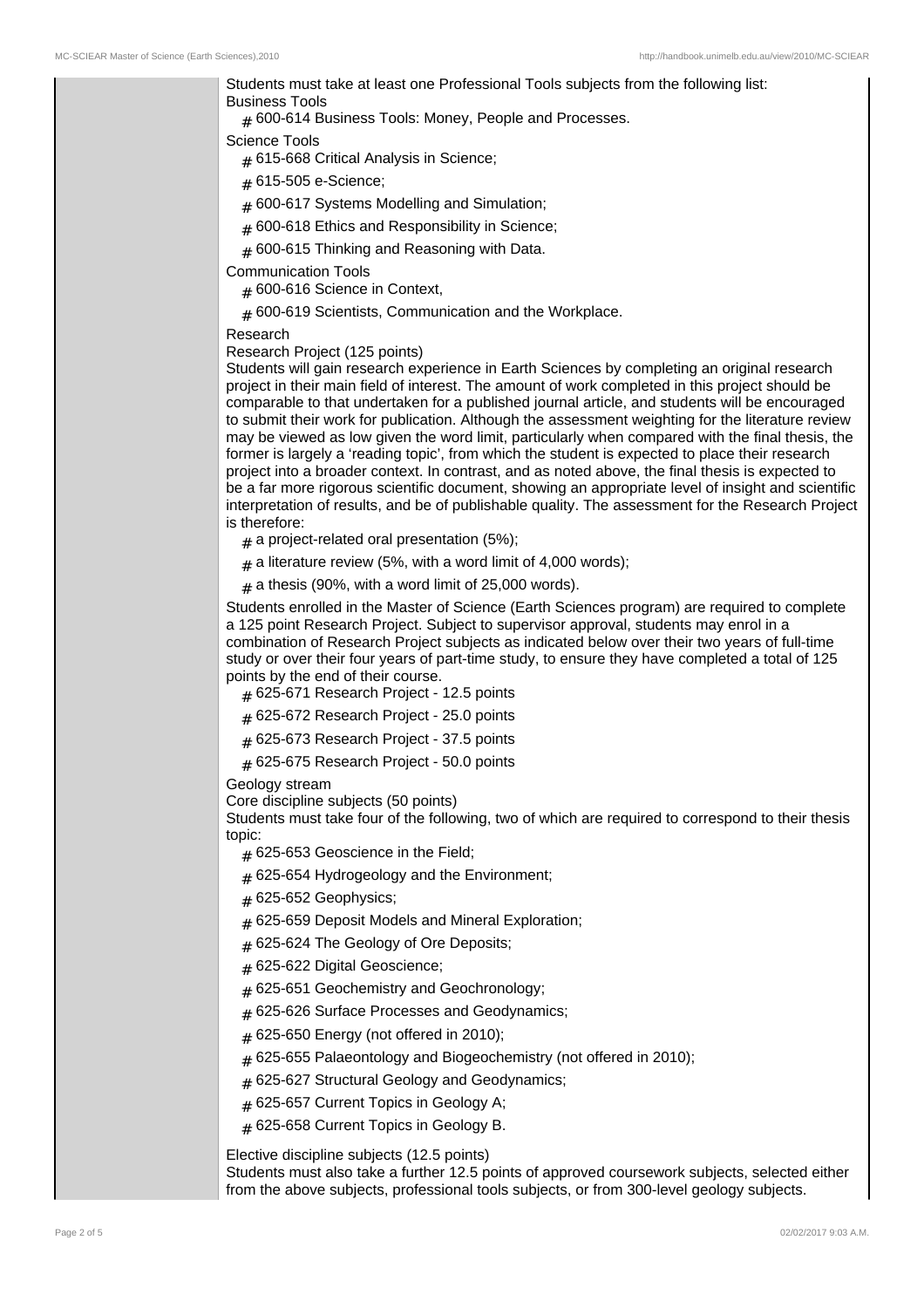Electives from another stream within the Master of Science or the Master of Environment may also be approved on a case-by-case basis. Professional tools (12.5 -25 points) Students must take at least one Professional Tools subjects from the following list: Business Tools  $_{\rm \#}$  600-614 Business Tools: People, Money and Processes. Science Tools  $_{\#}$  615-668 Critical Analysis in Science; # 615-505 e-Science;  $_{\#}$  600-617 Systems Modelling and Simulation;  $_{\rm \#}$  600-618 Ethics and Responsibility in Science;  $_{\#}$  600-615 Thinking and Reasoning with Data. Communication Tools  $_{\rm \#}$  600-616 Science in Context;  $_{\rm \#}$  600-619 Scientists, Communication and the Workplace. Research Research Project (125 points) Students will gain research experience in Earth Sciences by completing an original research project in their main field of interest. The amount of work completed in this project should be comparable to that undertaken for a published journal article, and students will be encouraged to submit their work for publication. Although the assessment weighting for the literature review may be viewed as low given the word limit, particularly when compared with the final thesis, the former is largely a 'reading topic', from which the student is expected to place their research project into a broader context. In contrast, and as noted above, the final thesis is expected to be a far more rigorous scientific document, showing an appropriate level of insight and scientific interpretation of results, and be of publishable quality. The assessment for the Research Project is therefore:  $_{\#}$  a project-related oral presentation (5%);  $_{\#}$  a literature review (5%, with a word limit of 4,000 words);  $_{\#}$  a thesis (90%, with a word limit of 25,000 words). Students enrolled in the Master of Science (Earth Sciences program) are required to complete a 125 point Research Project. Subject to supervisor approval, students may enrol in a combination of Research Project subjects as indicated below over their two years of full-time study or over their four years of part-time study, to ensure they have completed a total of 125 points by the end of their course.  ${}_{\#}$  625-671 Research Project - 12.5 points  ${}_{\#}$  625-672 Research Project - 25.0 points  ${}_{\#}$  625-673 Research Project - 37.5 points  $_{\rm \#}$  625-675 Research Project - 50.0 points **Subject Options: Discipline core - Atmospheric Science stream Subject Study Period Commencement: Credit Points:** ATOC90007 Mesoscale Atmospheric Dynamics Semester 1 12.50 625-661 Climate Analysis and Modelling Not offered 2010 12.50 625-660 Atmosphere Ocean Interaction and Climate Not offered 2010 12.50 ATOC90004 Current Topics in Atmospheric Science March March 12.50 **Discipline core - Geology stream Subject Study Period Commencement: Credit Points:** GEOL90010 Geoscience in the Field Semester 1 12.50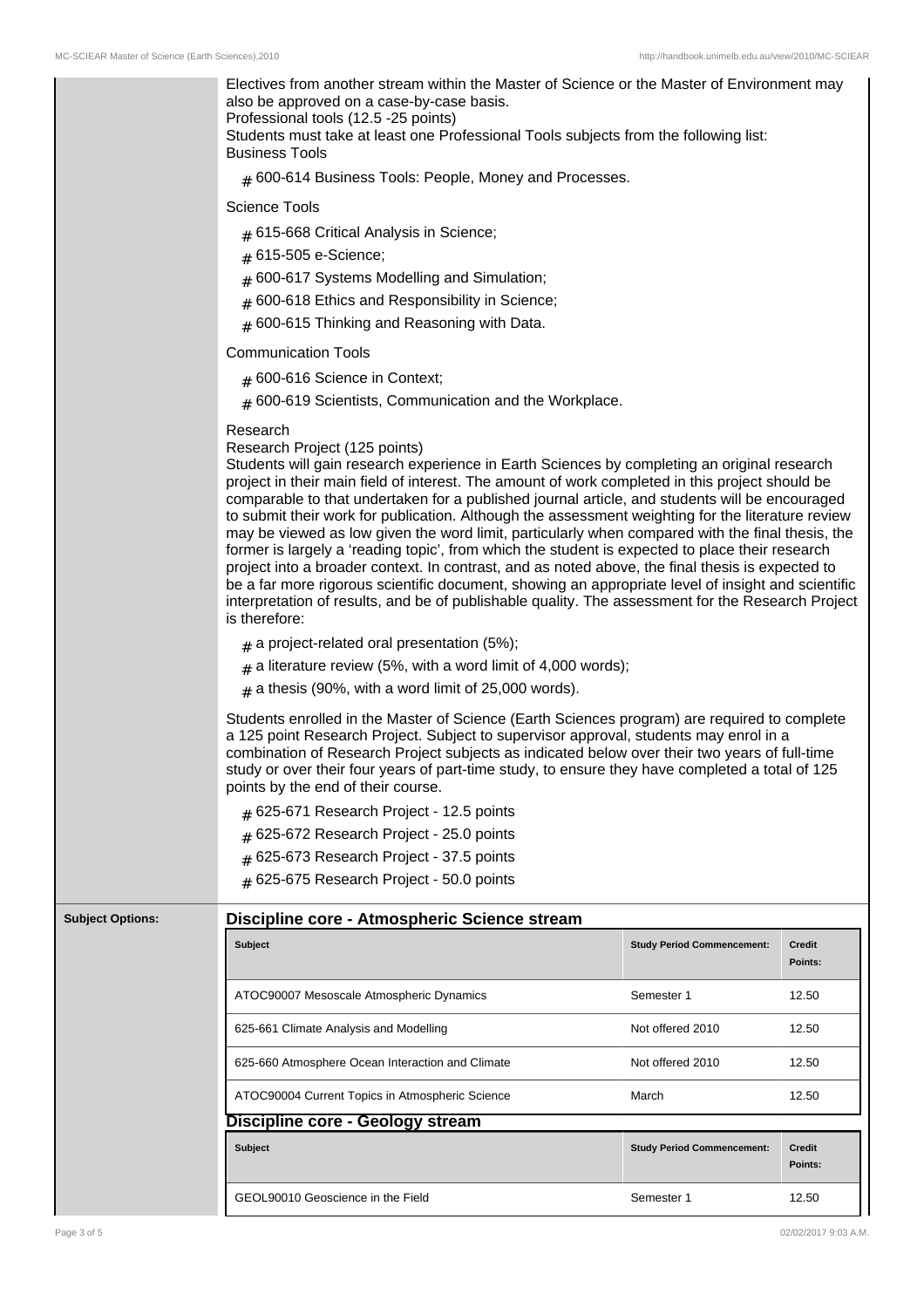|                                                   | EVSC90018 Hydrogeology and the Environment                                                                                                                                                                                                                                                        | Semester 1                        | 12.50                    |
|---------------------------------------------------|---------------------------------------------------------------------------------------------------------------------------------------------------------------------------------------------------------------------------------------------------------------------------------------------------|-----------------------------------|--------------------------|
|                                                   | GEOL90009 Geophysics                                                                                                                                                                                                                                                                              | Semester 1                        | 12.50                    |
|                                                   | GEOL90014 Deposit Models & Mineral Exploration                                                                                                                                                                                                                                                    | March                             | 12.50                    |
|                                                   | GEOL90015 The Geology of Ore Deposits                                                                                                                                                                                                                                                             | Semester 1                        | 12.50                    |
|                                                   | GEOL90008 Digital Geoscience                                                                                                                                                                                                                                                                      | Semester 1                        | 12.50                    |
|                                                   | GEOL90007 Geochemistry and Geochronology                                                                                                                                                                                                                                                          | Semester 1                        | 12.50                    |
|                                                   | GEOL90016 Surface Processes and Geodynamics                                                                                                                                                                                                                                                       | Semester 1                        | 12.50                    |
|                                                   | 625-650 Energy                                                                                                                                                                                                                                                                                    | Not offered 2010                  | 12.50                    |
|                                                   | 625-655 Palaeontology and Biogeochemistry                                                                                                                                                                                                                                                         | Not offered 2010                  | 12.50                    |
|                                                   | GEOL90017 Structural Geology and Geodynamics                                                                                                                                                                                                                                                      | Semester 1                        | 12.50                    |
|                                                   | GEOL90012 Current Topics in Geology A                                                                                                                                                                                                                                                             | March                             | 12.50                    |
|                                                   | GEOL90013 Current Topics in Geology B                                                                                                                                                                                                                                                             | Semester 2                        | 12.50                    |
|                                                   | <b>Professional Tools</b>                                                                                                                                                                                                                                                                         |                                   |                          |
|                                                   | <b>Subject</b>                                                                                                                                                                                                                                                                                    | <b>Study Period Commencement:</b> | <b>Credit</b><br>Points: |
|                                                   | BUSA90403 Business Tools: Money People & Processes                                                                                                                                                                                                                                                | Semester 2                        | 12.50                    |
|                                                   | 615-668 Critical Analysis in Science                                                                                                                                                                                                                                                              | Not offered 2010                  | 12.50                    |
|                                                   | SCIE90007 E-Science                                                                                                                                                                                                                                                                               | Semester 2                        | 12.50                    |
|                                                   | MAST90045 Systems Modelling and Simulation                                                                                                                                                                                                                                                        | Semester 1                        | 12.50                    |
|                                                   | SCIE90005 Ethics and Responsibility in Science                                                                                                                                                                                                                                                    | Semester 2                        | 12.50                    |
|                                                   | MAST90044 Thinking and Reasoning with Data                                                                                                                                                                                                                                                        | Semester 1                        | 12.50                    |
|                                                   | SCIE90004 Science in Context                                                                                                                                                                                                                                                                      | Semester 2                        | 12.50                    |
|                                                   | SCIE90006 Scientists, Communication & the Workplace                                                                                                                                                                                                                                               | April                             | 12.50                    |
|                                                   | <b>Research Project</b>                                                                                                                                                                                                                                                                           |                                   |                          |
|                                                   | <b>Subject</b>                                                                                                                                                                                                                                                                                    | <b>Study Period Commencement:</b> | Credit<br>Points:        |
|                                                   | ERTH90022 Research Project                                                                                                                                                                                                                                                                        | March, Summer Term,<br>Semester 2 | 12.50                    |
|                                                   | ERTH90023 Research Project                                                                                                                                                                                                                                                                        | March, Summer Term,<br>Semester 2 | 25                       |
|                                                   | ERTH90024 Research Project                                                                                                                                                                                                                                                                        | March, Summer Term,<br>Semester 2 | 37.50                    |
|                                                   | ERTH90025 Research Project                                                                                                                                                                                                                                                                        | March, Summer Term,<br>Semester 2 | 50                       |
| <b>Entry Requirements:</b>                        | Bachelor degree with a major in an appropriate discipline with at least an H3 (65%) average in<br>the major or equivalent.                                                                                                                                                                        |                                   |                          |
| <b>Core Participation</b><br><b>Requirements:</b> | It is University policy to take all reasonable steps to minimise the impact of disability upon<br>academic study and reasonable steps will be made to enhance a student's participation in the<br>University's programs. Students who feel their disability may impact upon their active and safe |                                   |                          |